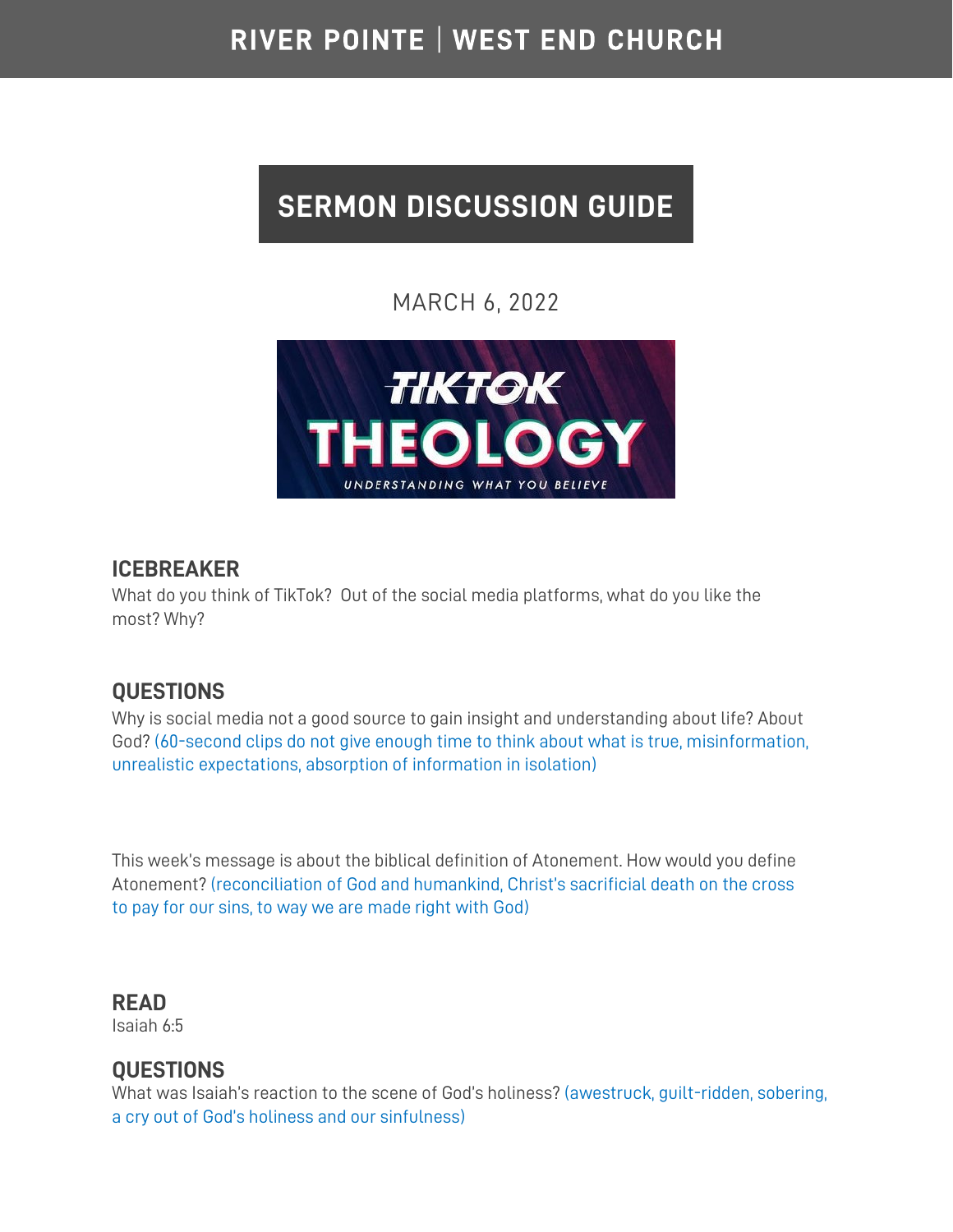What is something you have worked hard to be good at? What drove your desire to be great at that thing?

In what ways do we try to live a holy life? (pursue perfection, follow the rules, do good works, go church, be obedient in prayer or serving)

# **READ**

Hebrews 9:24-27 and 2 Corinthians 5:21

#### **QUESTIONS**

What words or phrase stands out to you?

What does this passage teach us about holiness? (it is not about us trying to follow a list of dos and don'ts, Jesus came on our behalf to end sin once and for all, Jesus is perfect so we don't have to be, we become righteous through Christ)

#### **READ**

Hebrews 4:14-16

# **QUESTIONS**

According to the passage, what gives us the confidence to draw near to the throne of grace? (Jesus can relate to our weakness, Jesus was fully man and tempted in same ways we are, Jesus understands and offers us mercy and grace in our time of need)

What does it look like to trust a holy God to receive you even when you don't feel "holy" or worthy? (it is not about works or perfection, not about deals made with God, no need to earn what is already given to you freely through the grace of Jesus)

#### **READ**

1 John 4:9-10 and 2 Corinthians 5:14-15

#### **QUESTIONS**

God showed His love by sending His Son to be the sacrifice for our sins. What is the danger in defining or quantifying God's love based on your circumstances rather than the cross?